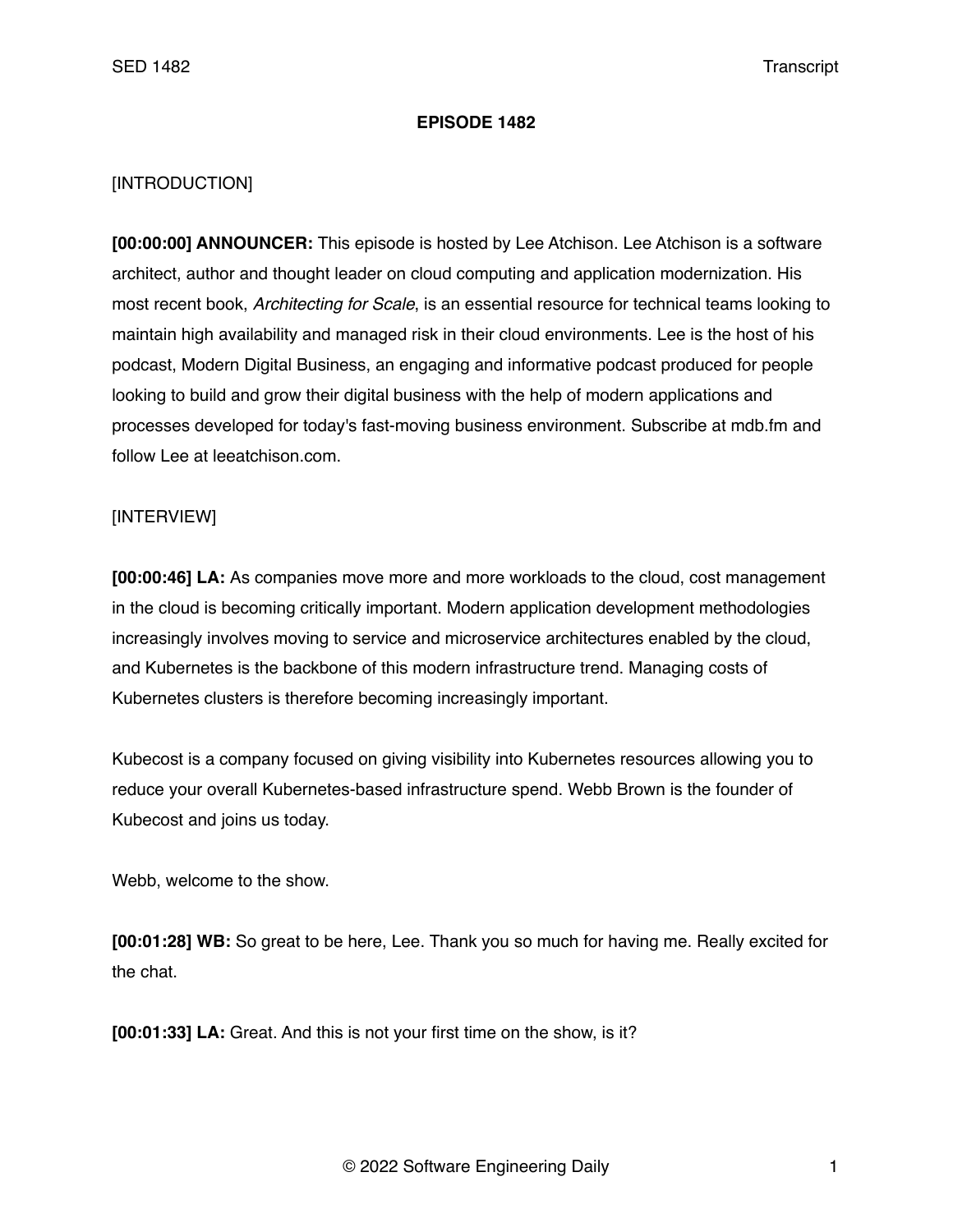**[00:01:36] WB:** It is not. I'm proud to be a return guest. And a lot has happened since I first joined. It was soon after we started the Kubecost project that I first joined Jeff. So, excited to share many updates since then.

**[00:01:49] LA:** Cool, cool. And I certainly suggest that everyone who's interested in what we're talking about today, go back to early 2021 and listen to that episode of Software Engineering Daily with Kubecost. It's a great episode with great information. And I'm looking forward to finding out how things have changed between then and now, and what you're focused on and all that sort of thing.

Let's just get started with some basics. You're a SaaS-based monitoring platform. Is that a correct high-level analysis? You're a SaaS-based platform?

**[00:02:20] WB:** Actually, our product itself gets deployed in our users' clusters or BPCs. It is by default fully deployed. We actually do have a SaaS solution that is in limited availability that we actually haven't announced broadly. But we're going to announce that soon. But yeah, our core product, Kubecost community as well as enterprise is based on our open source and is deployed fully in our users' clusters.

**[00:02:49] LA:** It's deployed on-site or within the user's environment, whether it's cloud-based or on-site. How easy is it for someone to add your product to their existing Kubernetes clusters?

**[00:03:02] WB:** It generally takes just a couple minutes. It is, today, two commands for most users. It is simply a Helm add package and then Helm install. And that deploys kind of all of the dependencies that Kubecost needs. If you've run like a Grafana, for example, or maybe even Prometheus, I would say think of it similar, in that it just spins up like core Kubecost pod, as well as time series database and an optional Grafana if you want that. So yeah, generally, minutes if not less for most clusters.

**[00:03:36] LA:** Now, you mentioned Prometheus. It actually runs on top of Prometheus. Is that correct?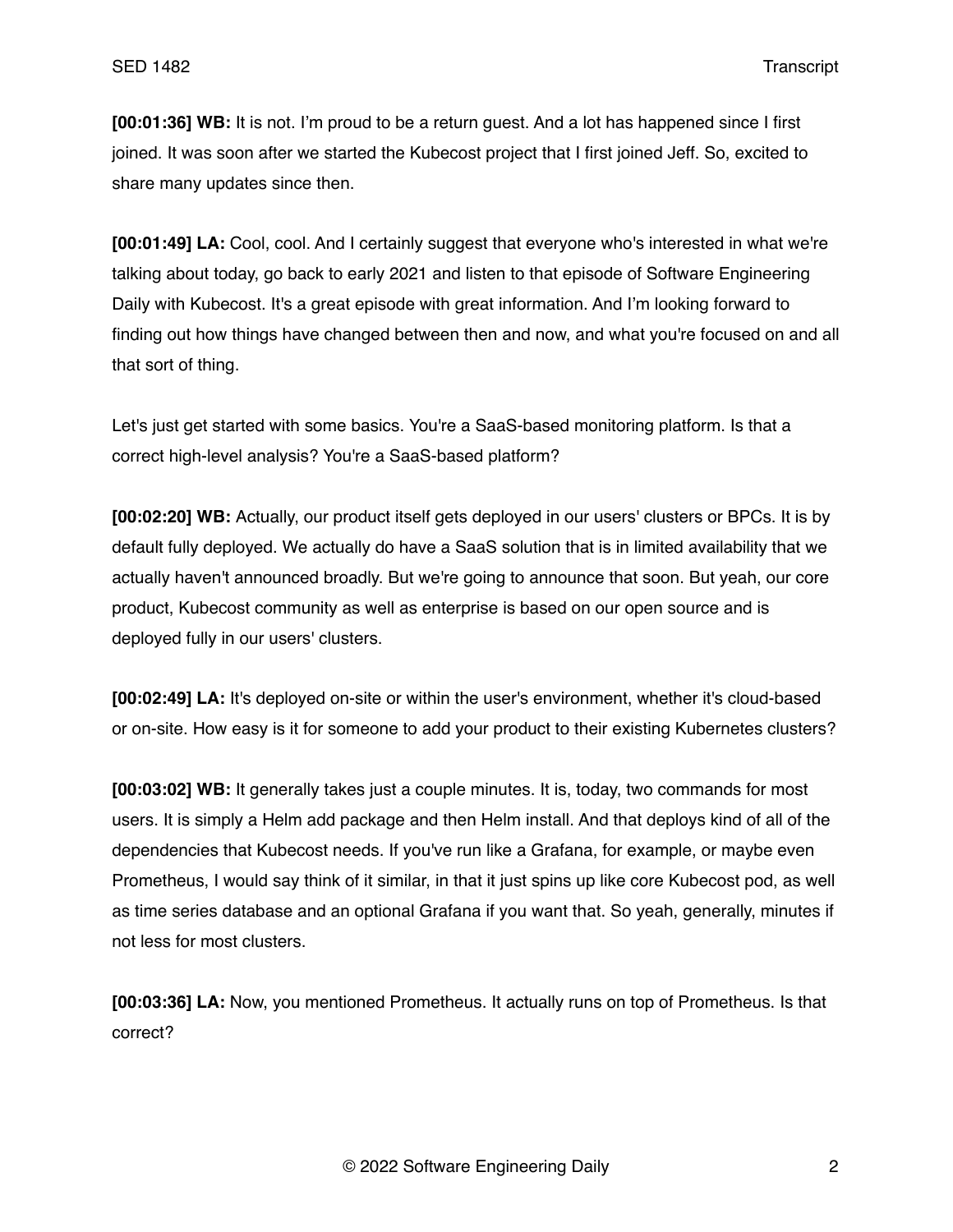**[00:03:41] WB:** We support basically anything that speaks PromQL. Prometheus, Cortex, Thanos and other time series databases. That is – Like, we ship with a Prometheus by default. It can be optionally disabled. And then Kubecost itself can be deployed in, say, like agent mode where you aggregate data across many clusters. And there, we would just be kind of shipping with a very lightweight time series database. Like, all of the metrics and data that we generate around costs, and efficiency, and allocation, all that is written to a Prometheus data store. So then, you can do really cool things, like, use alert manager, or do real time rules are monitoring in the Prometheus UI, that's sort of stuff.

**[00:04:28] LA:** Cool, cool. Okay. It is very heavily tied into the Prometheus environment anyway. But it's not Prometheus-based you can use any of their Prometheus compatible systems that work together. And they all work together with Kubecost.

**[00:04:44] WB:** Yeah, that's exactly right. That interface ends up being kind of PromQL. And then we expose kind of like our metrics from a /metrics endpoint that is just pulled from any kind of Prometheus-based ingestion.

**[00:05:00] LA:** Makes sense. Yeah. Well, let's talk beyond monitoring for a moment. Let's talk about optimization. I know you focus a lot on cost optimization. And optimization is not just measurement, but it's also finding ways to reduce and to manage the costs of a Kubernetes environment. How do you provide insights into usage optimization specifically?

**[00:05:24] WB:** Yeah, we do many things today. You touched on it first, is deploying our application and getting that map of usage across your environment and resource consumption. And again, we want to start by giving that like transparency and awareness. Doing that based on kind of your enterprise discounts and your use of spot, versus RIs, versus Savings Plans. First is starting to get that like accurate and real-time allocation of cost.

And then we actually typically start with teams or recommend they start with just one number, which is our notion of cost efficiency, which is effectively saying, in your Kubernetes cluster, for all of the things the resources that are allocation-based that you provision, say, a node, or a disk, or attached, or PV, etc., what percentage of every dollar that you're spending are you actually utilizing, right? Like, doing that on a cost-weighted basis. That is oftentimes a great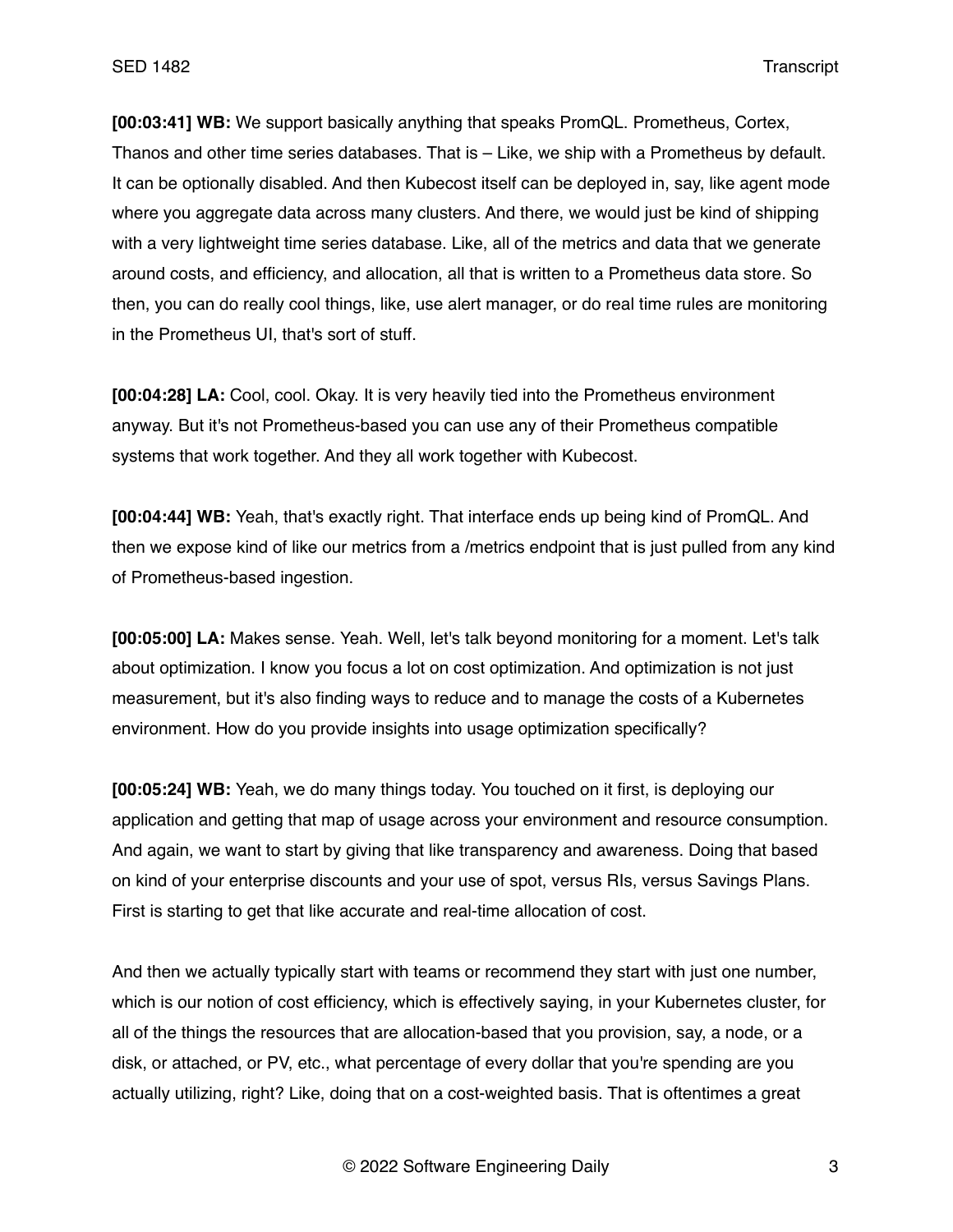indicator or a great starting point for like where you can optimize and the actual impact of that optimization.

From there, we would look starting at the bottom of the stack, like the actual infrastructure itself. Thinking about like right-sizing or rebalancing infrastructure. We have some teams that like dig in at the OS level and think about like prioritization of different requests, etc. And then a lot of time is spent like at the orchestration level itself, right? Thinking about auto scaling, and replication, and pod disruption budgets, all these things that are at the like scheduler and Kubernetes API level. And then from there, we'll dig in even to like containers and the applications themselves. So a common one being like right-sizing or even scaling requests and limits over time, etc. It's really looking at all aspects of the stack to think about these like really fine-tuned optimizations where most teams can typically see savings of like 50% plus depending on kind of the state of their infrastructure and also what they're willing to like dig into.

**[00:07:34] LA:** In order to do that, you need metrics not only on the number of each resources, and things that are being used, and how they're being used and what the cost of each of those resources are, but also, how they utilize. How well they utilize. You just grab that from other Prometheus metrics, correct? You're requiring performance monitoring to be enabled in order to get those metrics so you know usage utilization. They can then do those optimization percentages.

**[00:07:59] WB:** Yeah. We'd be doing this join across your billing data, data from the Kubernetes API, data from, say, like cAdvisor for CPU utilization, etc., the kernel itself for like network monitoring. Yeah, we would join all that together. And our view is fundamentally that you need to think both, again, kind of the like allocation or provisioning side of the equation for cost, as well as the utilization.

We've actually just released a big new spec on this. Just part of the brand new OpenCost launch, which really details exactly that and shares exactly what you just said, which is like the individual cAdvisor metrics that are typically scraped from a Prometheus.

**[00:08:44] LA:** I actually want to get into OpenCost. I've got a little bit further down the list. If we can hold on to that just for a little bit. But I'm definitely very interested in what OpenCost is doing

© 2022 Software Engineering Daily 4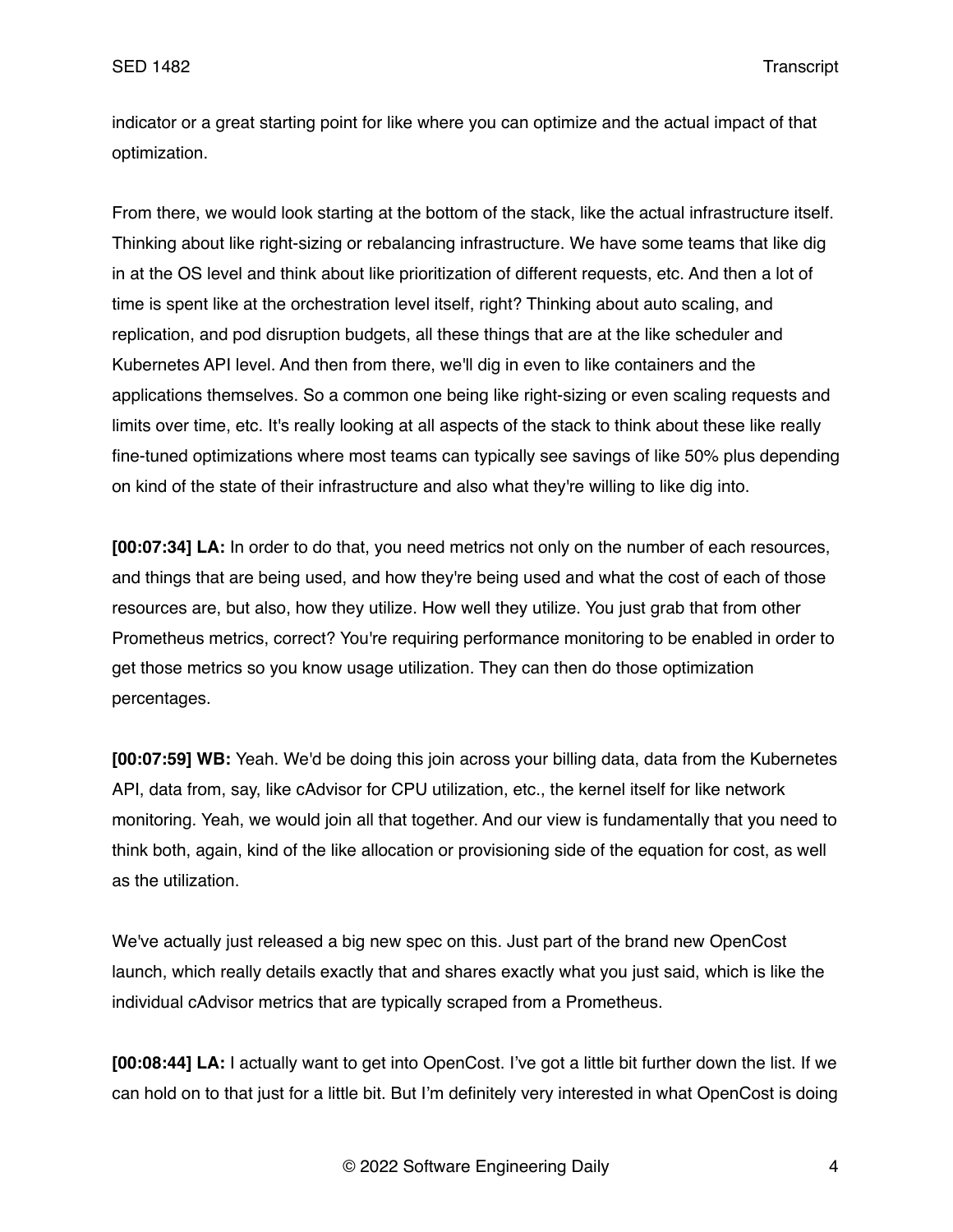and how it all works. But let's keep on the optimizations for a moment here. And I know you're a young company. And so, answers have not yet probably are phrases that you use a lot. I get that. But what about using other performance optimization technologies other than the base Prometheus? Using things like commercial products like Datadog and New Relic? Do you see yourself as working with companies like that to provide this capability on top of what they provide? And do you do any of that today? Or is these things you're thinking of in the future? Or how do those commercial products fit into this whole universe?

**[00:09:28] WB:** Yeah, absolutely. We are working with some of those already. And I would expect a growing number over time. And it's a really interesting time for that question or discussion in my view. And I would say it's in a large part due to OTel, or Open Telemetry, which is the fact that when you support that like data standard or format, really, most observability stacks can ingest these metrics, right? And by speaking common formats that Prometheus ingest, a lot of observability solutions are able to just ingest these metrics out of the box.

So, yeah, it's a really exciting time because of that. And I think, increasingly, as a ecosystem, we're starting to see that. Yeah, we're aligning on a lot of the same interfaces and standards. And that I think will only get easier.

**[00:10:21] LA:** Yeah. I'm really excited to see some of the things that Open Telemetry can be used for and how it's going to change really the dynamics of the whole monitoring space in general. It's going to be very interesting several years, I think.

**[00:10:33] WB:** Agree. It feels like it will be big. I will just say that, over the past couple years, have spoken with hundreds, if not like a thousand plus teams at this point. I just hear it you know as a topic of conversation top of mind more and more. And again, I think just like the portability and all the really interesting benefits we get from it I expect will be big.

**[00:10:56] LA:** Cool. Cool. I know when I worked at Amazon, I was involved in Amazon. They're relatively early in their career in the early days of AWS and retail before then. When we were doing some of the early retail days, managing infrastructure costs was a huge issue for us, because resources were allocated and owned by individual teams. And individual teams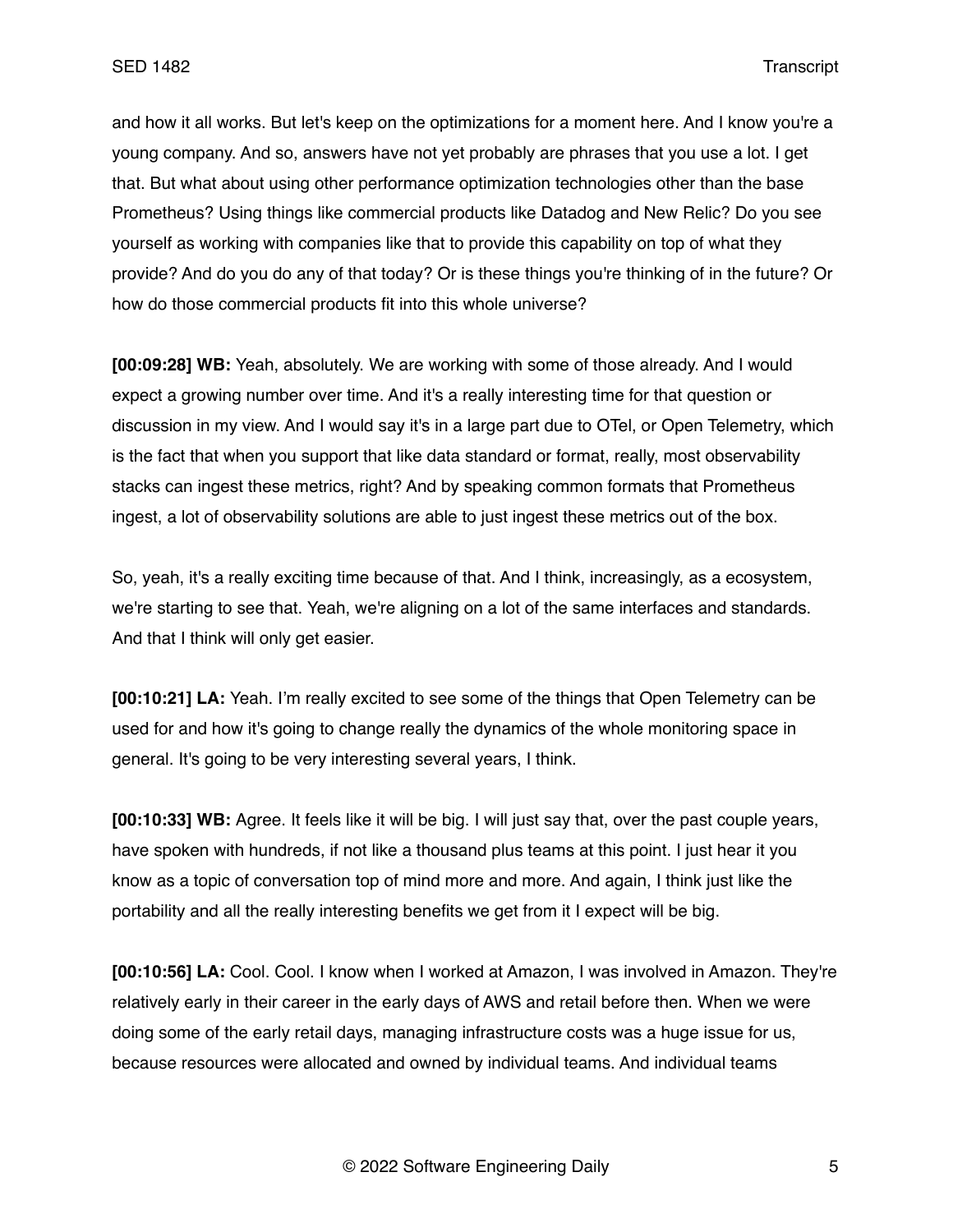controlled their own destiny with determining how many servers they needed for their services, etc.

And as you can imagine, we have 100 people all allocating their own resource utilization. There's not a lot of optimization that goes on. And that actually became huge problems for us, especially as we started approaching holiday times, Christmas time, which was, for Amazon retail, we would have double, or triple or quadruple the traffic we would any other time of year.

And so, costs of managing resources was always a huge issue because of the way we manage costs at an individual team by team basis. How does a product like Kubecost help companies like that manage at a team by team basis?

**[00:12:08] WB:** Yeah. I think it's a great example and just a very relevant question to lots of companies in this ecosystem. And in my view, at least oftentimes in Kubernetes land, is in a lot of ways we're talking about balancing these two very important concepts, which is innovation or ability to ship and move quickly with managing costs, right? Because giving your engineering teams the ability to deploy whatever it is, jobs, deployments, replica sets, etc., on your infrastructure and do that without a ton of like hurdles is a great thing for shipping products. But yes, when that is decentralized across all of your organization, there's no awareness. Tragedy of the commons can ensue.

We think about it in three ways. First is just awareness and transparency, right? What we see is – As former engineers and the experience we had working at Google on similar problems is, as an engineer, you're busy. It's really hard to like – It's not right in front of you to like even know what you're spending, right? Like you spin up application and you request five cores and you aren't focused on like the number of replicas as they're configured in your auto scaling group. And like you wake up and you are told that you spend many multiples of what you expected to spend later sometimes.

First, it's just like bringing that data to engineers we found can be transformative, right? And again, it's much harder, generally harder in Kubernetes, because everybody's sharing resources oftentimes, right? You have multi-tenant clusters. So it's less like you go to a core cloud group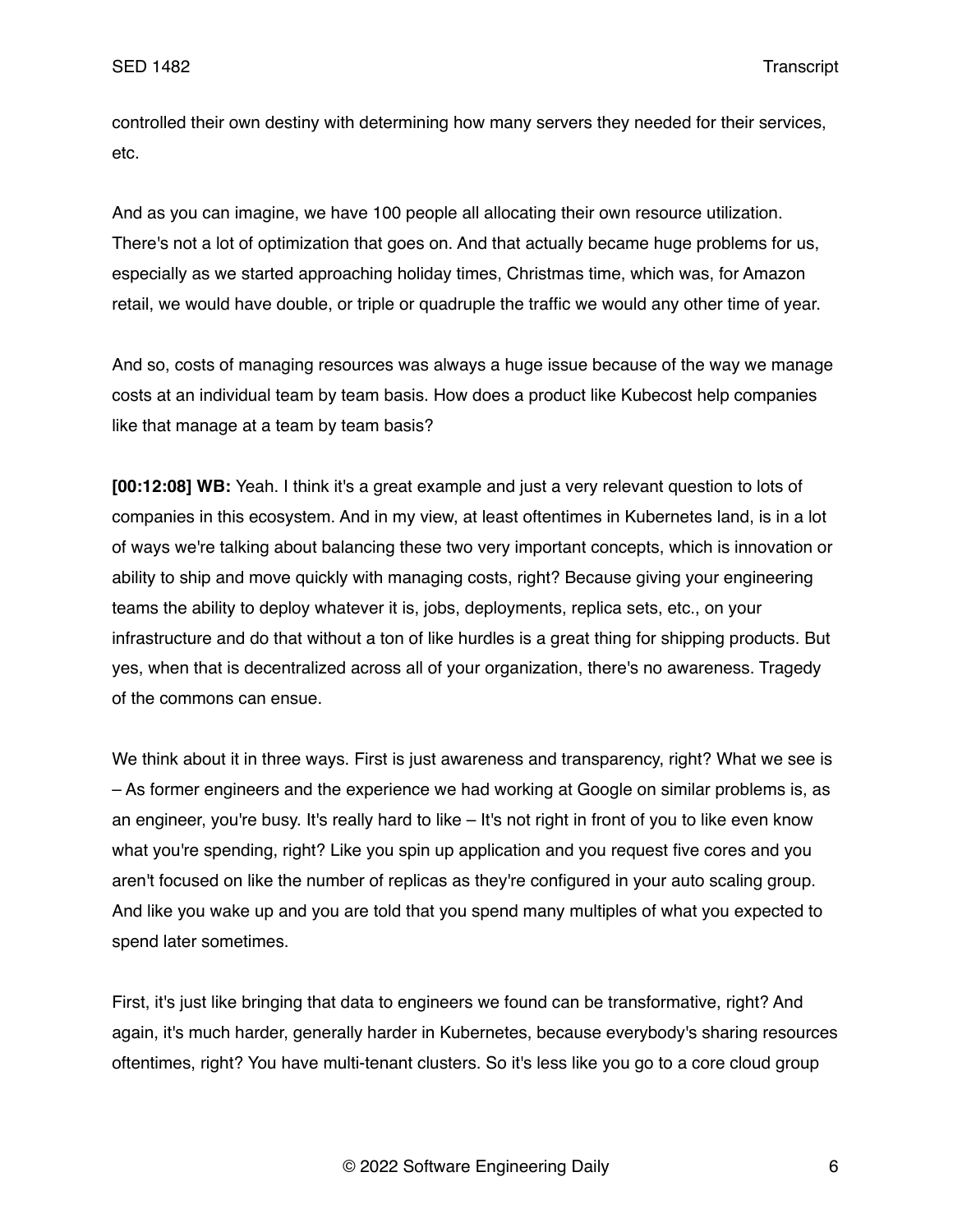and say, "Give me X VMs," and they send you a bill and you kind of show that charge back. That's part one.

And then second is just having some measurement of guardrails in place, right? Whether it's budgets, alerts, policies that are, say, utilization or efficiency base. There's a lot of things that can just kind of set up these loose guardrails without actually slowing innovation.

And then lastly, I would just say like some measurement of automation can be really helpful here. I'll just give you an example. We have some Kubecost and some really interesting integrations with products like Spinnaker, where as part of your CI/CD pipeline, you can actually look at utilization history of applications that have been running. And when you go into a new release, you can have automation kind of right-size that or take action on your behalf. And that's just one example, I would say. Like a growing amount of automation here that can really help teams at scale.

**[00:14:48] LA:** You mentioned the P word, policies, and I think that's important especially for a lot of these larger companies, like the amazons, if you will, and how they manage their cost at scale. And I'm talking about organization scale as much as I am product scale.

I imagine that's an area where you can talk about policy management now, but you probably have some ideas for how to add more capabilities there and expand that either within Kubecost or with integrations to other products. Do you want to talk at all about some of the things you see where how policy management might become important to you as time goes on?

**[00:15:29] WB:** Yeah, absolutely. And I think it's worth pointing out that, in Kubernetes, a lot of teams are kind of just getting to this stage. In the sense that most teams, when they start using Kubecost, they generally didn't have a lot of visibility in the cost is most common, right? Because they may be monitoring costs at like the EC2 level. When it comes like accurately breaking that down by Kubernetes tenant, or team or application, oftentimes, it's a lot of a black box, right?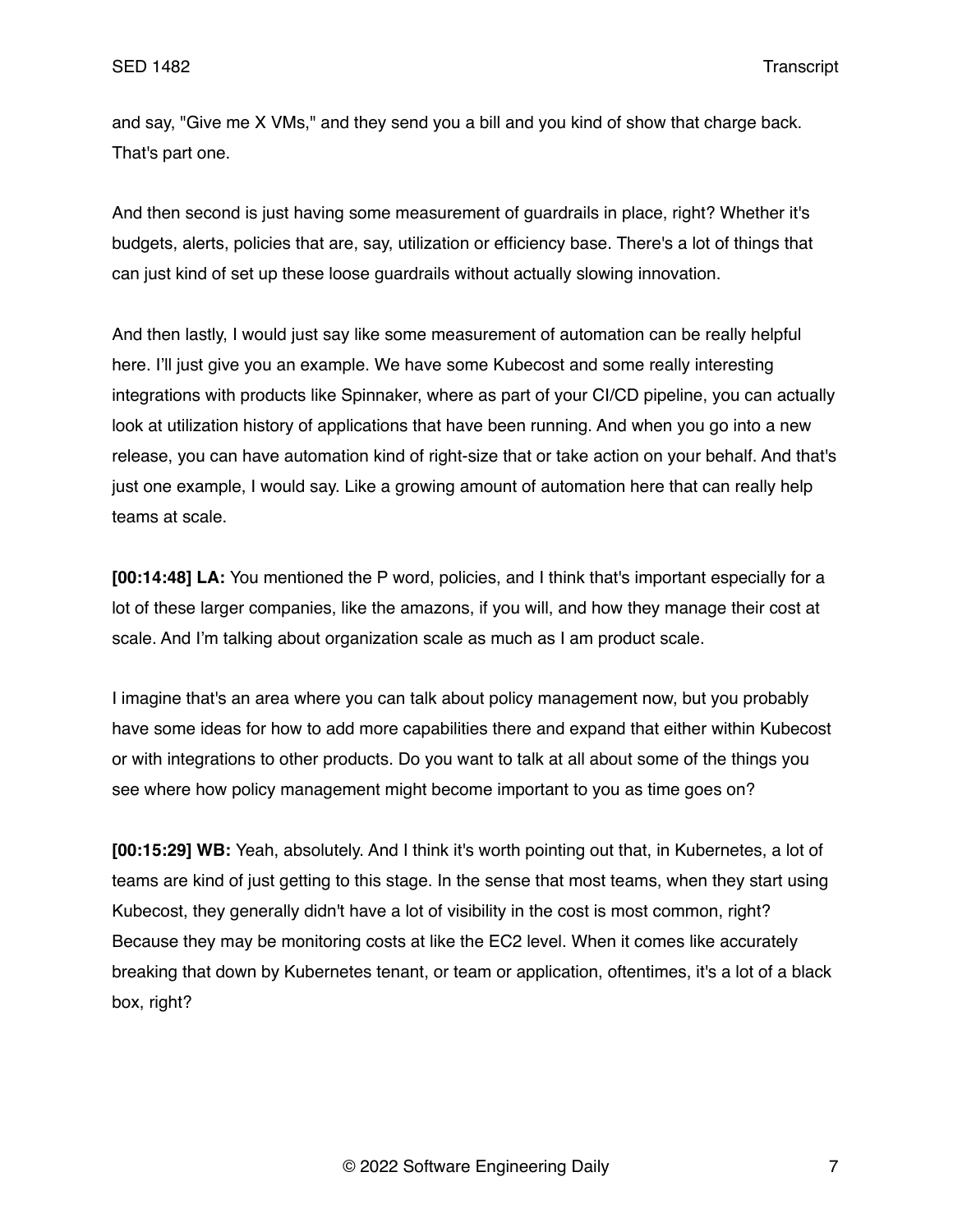Part one is simply getting that visibility in place. Part two is, "Okay, let's start looking at typical optimizations available." And then part three is typically, "All right, then let's put those guard rails in place."

And so, what we see is actually pretty interesting because Kubecost tends to work with – Work closely with a lot of like medium and large-sized enterprises. And a lot of them already oftentimes have kind of policy management or some type of financial policies in place, because many of them had like showback and chargeback and other programs in place from their BM days.

Right now, I would say we're doing a lot of like integrating with other systems. I would just say, I do see an opportunity for Kubecost itself to make that a little simpler. The interesting thing there is that, yeah, a lot of kind of custom actions are taken based on those policies. Sometimes it can be alert this owner. Other times it can be kind of prevent new deployments from happening. Depending on the context of the group or the scenario, you want to be generally really thoughtful. Because, again, I think you can start tapping into throwing that innovation and cost management balance out of whack if you go too far one direction.

**[00:17:16] LA:** Yeah, there'll be demons there if you're not careful. And how to make some of this work. Now, you also mentioned – And when I did a little bit of research, I noticed that you mentioned that you also help manage related infrastructure costs but aren't directly Kubernetes related. And I think the example on your website that you talk about is S3. You store containers. I'm assuming the use cases. You store containers in S3, and they're managing that S3. And you start Docker images in S3. Either managed in S3, right? There's part of the Kubernetes ecosystem, but not directly part of Kubernetes. Can you talk a little bit about what you do for those sorts of resources and how you incorporate that into your whole strategy?

**[00:18:00] WB:** Absolutely. This would be a big change. Since I was last on the show, this would be all new. We kind of started with Kubernetes because we viewed it as a black box for a lot of teams and kind of saw a real problem there. But what we started to learn working with a lot of large enterprises is that, if you're using Kubernetes at scale, you're probably using many other, at least multiple other like external cloud services, right? Whether that's a storage bucket, or external database, or something else.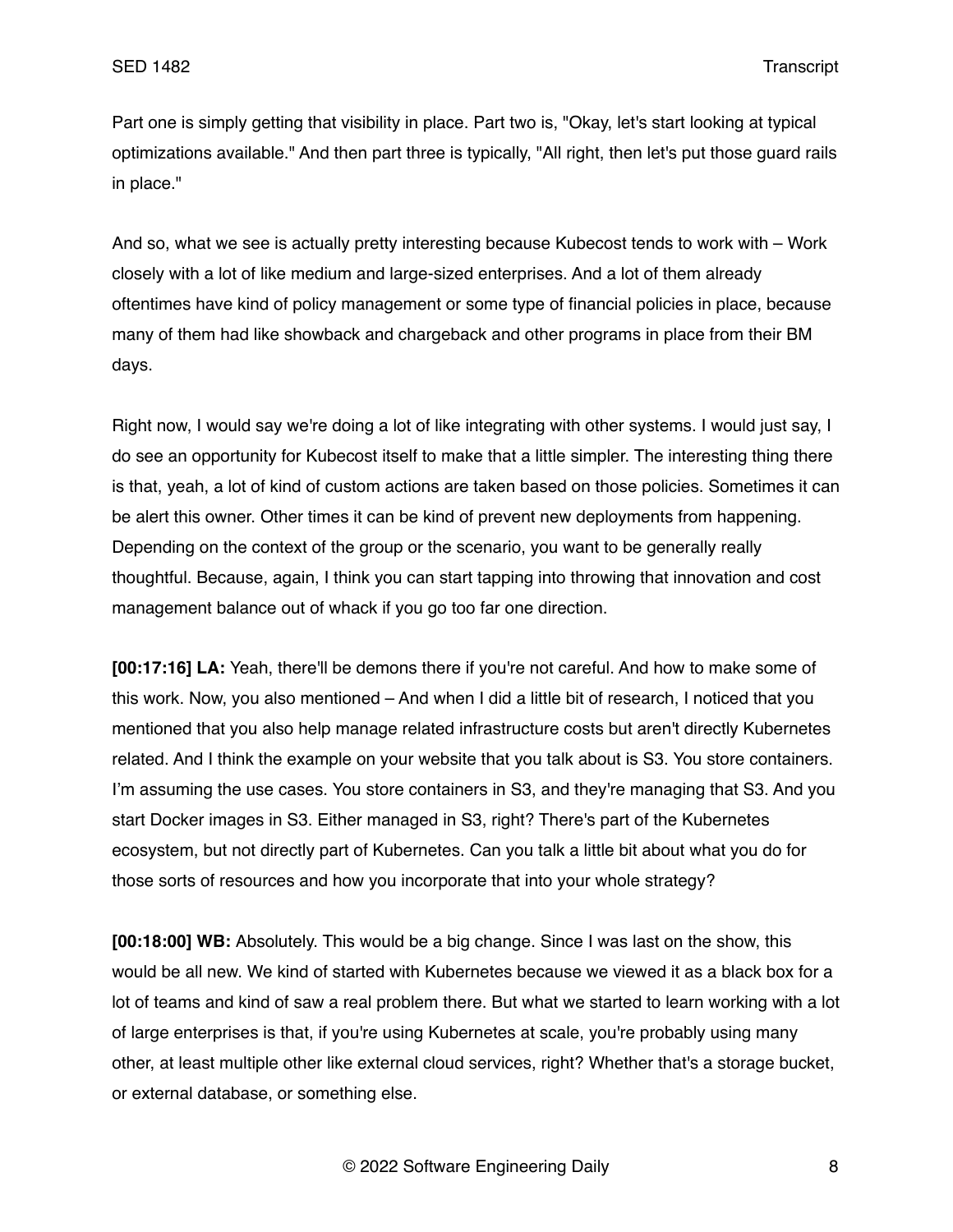And what we've seen is that teams inevitably want this single view of like all their infrastructure spend. While we see Kubernetes at the center of a lot of our users' infrastructure, it's typically not 100% of their spend. Kubecost itself can now integrate with your cloud account on top of just being deployed in a cluster. And then it will pull on just all your billing data and let you see this unified view of everything side by side.

You can do interesting things like allocate whether it's a storage bucket or something else to a single deployment or to a single name space where tenants in that name space share that resource. That's a really powerful feature. And then, we also have some really other cool functionality that looks at, basically, your network traffic across different cider blocks so that you can actually say, "This particular pod, or staple set, or job is actually driving my cost with data transfer from this S3 bucket."

And again, for a lot of teams, untangling that is really hard because it's like, I don't know, just something from this cluster or something from another region is talking to it. So, this gives you that visibility out of the box.

**[00:19:47] LA:** Yeah, that sounds incredibly powerful. You can spot runaway processes even, or poorly-designed processes and all those sorts of things a lot easier with that sort of capability. That sounds really cool. That's kind of related to my next question, but it's a little bit different take. And we always talk about one of the advantages of modern digital applications, the Kubernetes-based cloud, cloud native applications is their dynamic, right? You can change the size dynamically. You can allocate resources only when they're needed and freed when they're no longer needed. And a lot of those sorts of things that help you control costs in a dynamic fashion.

Since your cloud cost is central to what you do, I'd be interested to get your perspective. Are people really building dynamic applications like that where they are trying to control costs and trying to control infrastructure by bringing infrastructure up and down only when it's needed and doing things in that sort of a dynamic way? Or is that more theory and they're still statically allocating their resources for the most part?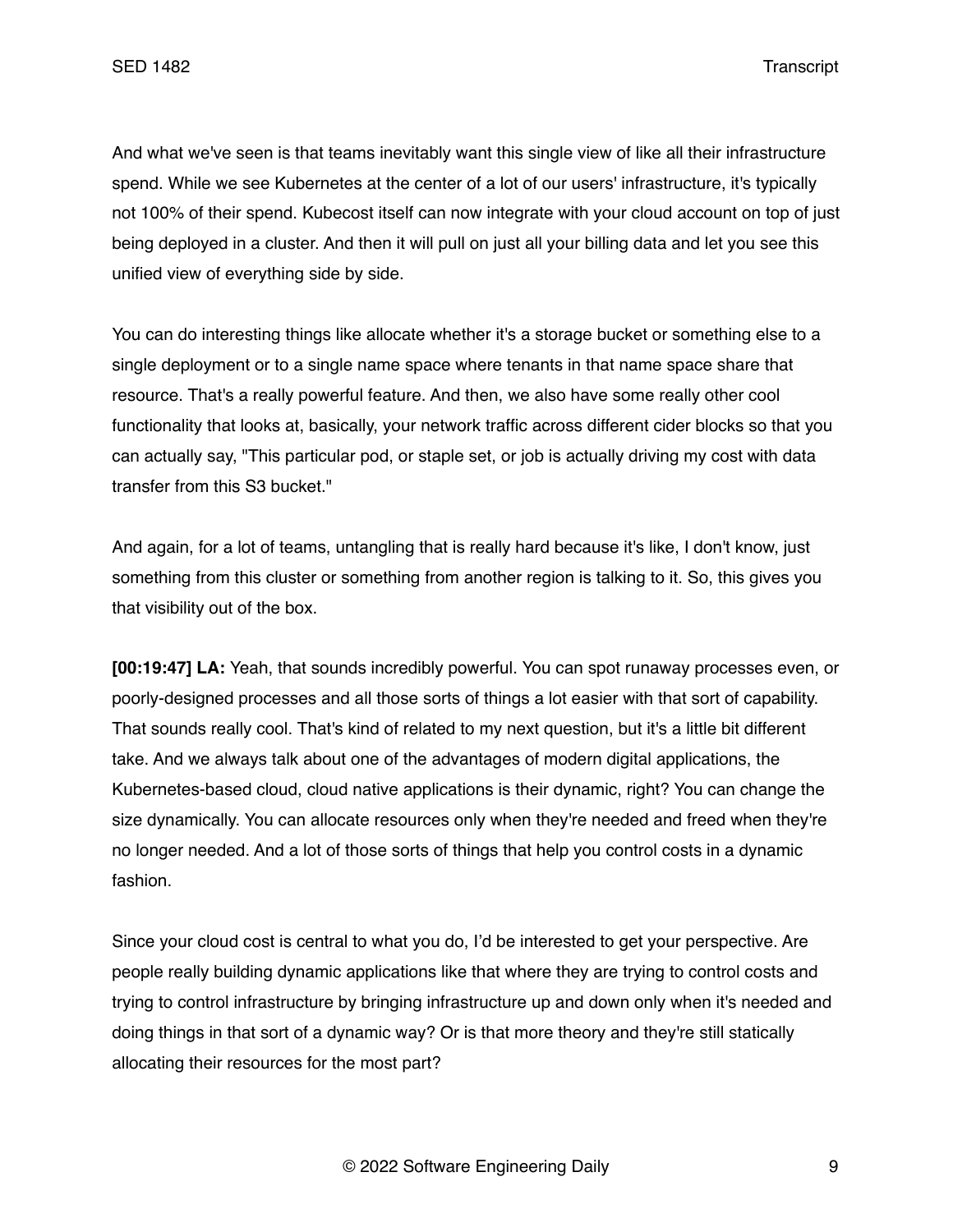**[00:20:55] WB:** Yeah, it's really interesting. I would say that even since we've launched the company, which is just over three years ago, we've seen a shift. And that is teams getting way more comfortable with dynamic scaling. And that could be, again, kind of at the application level, or the replication level or at the infrastructure layer itself.

Yeah, I think this is, as teams get further along in the adoption curve with Kubernetes, you can oftentimes just very clearly see the benefit. Again, that's kind of going back to that cost efficiency number. When you're in single digit cost efficiency because you're like basically scaled for – Yeah, like provisioned for peak load, right? It doesn't take a ton of analysis with a tool like Kubecost to say like, "Here's the potential benefit from scaling." I think it's a function of, as we just grow scale, the win, like the dollar gains from like being really efficient there become more and more appealing.

Now, that being said, we work with a lot of teams closely on how they dynamically provision, right? Because, obviously, going too far on the cost dimension can lead to reliability or performance risk or concerns. Generally, we still see teams being very thoughtful and cautious when they move down that path. But absolutely, we see teams realizing the benefits from dynamic provisioning and see them just getting bigger and bigger, it feels like, every day at this point.

**[00:22:33] LA:** Imagine, over the last few years, if you've been able to keep track of this, from an industry standpoint, the percent utilization of resources has probably grown steadily over the last several years as dynamic resources have taken control and a lot more dynamic systems. And so, a lot less wasted resources for peak capacity, etc.

And so, I imagine, if you could keep track of that, and maybe you are. And if you are, I'd love to know about that. As an industry, I imagine that number slowly creeping up over-time.

**[00:23:08] LA:** It's a fascinating point. I think there's actually two ways to look at it. And obviously, our data set would be heavily skewed towards like Kubernetes users and microservices-based architectures. The two ways I think would be interesting to look at that is, one, on a cohort basis. And then two, on an aggregate basis.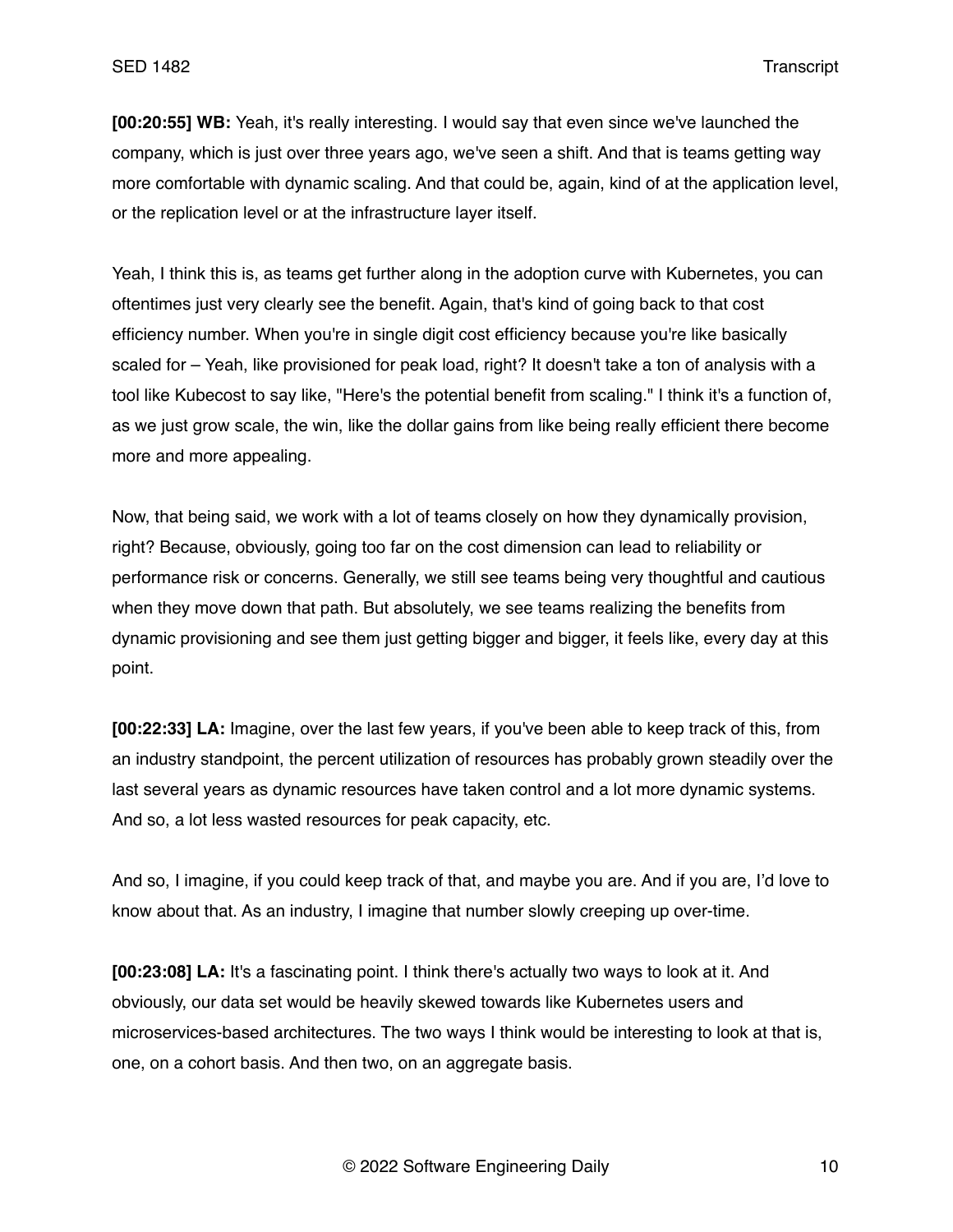And one thing I can say with like very high confidence is that if you look at it on a cohort basis over the last like two years, I absolutely see like major, major improvements. But in parallel to that, Kubernetes has seen just insane growth, right? And so, there's been a lot of users that are new to Kubernetes. And what we've seen is that first period with Kubernetes transitions is typically let me get my arms around Kubernetes itself. And then I'll worry about efficiency once I'm kind of stabilized and/ or reach a certain scale. On a cohort basis, I definitely think it's improving. On an aggregate basis, it's probably improving there as well. But I think –

**[00:24:14] LA:** Well, it may not be as obvious based on the skew of the new users.

**[00:24:18] WB:** Yeah. Yeah, that's my intuition. I would say that like because we are a deployed product, I have a lot of teams that will share their data with me with our team to get input. But because the way that Kubecost is architecturally architected, we very intentionally don't require ask you to send anything. But that being said, anecdotally, we see a lot of teams that are around the like 20% cost efficiency mark when they start. That can, I would say, very commonly be kind of like increased by 3X. A lot of teams that can get to 60% utilization pretty quickly.

And then obviously, when you drill deeper, that varies heavily by use case and predictability of demand, etc. But I will say that I'm surprised by the like clustering, if you will, like in the 60s in terms of cost efficiency.

**[00:25:12] LA:** Got it. Got it. I want to go back to a quote that you used in the last podcast. I'm kind of throwing this at you. There's no preparation. You probably don't even remember saying this. But let's see if we can wrap our mind around what we were talking about.

In the last show you stated that there is a lot of complexity in the day-two part of the Kubernetes journey. And I think what you were talking about is that managing applications at scale is still a challenge for most companies. This goes back to the – There's a lot of newcomers that come in and say, "I just want to build my application with Kubernetes. I'll worry about making it more efficient and performant later. Just get me in the door now and I'll do the rest later." Were you referring to those that move to the more sophisticated customer is something that's still in its infancy, if you will? Or what were you thinking of with that?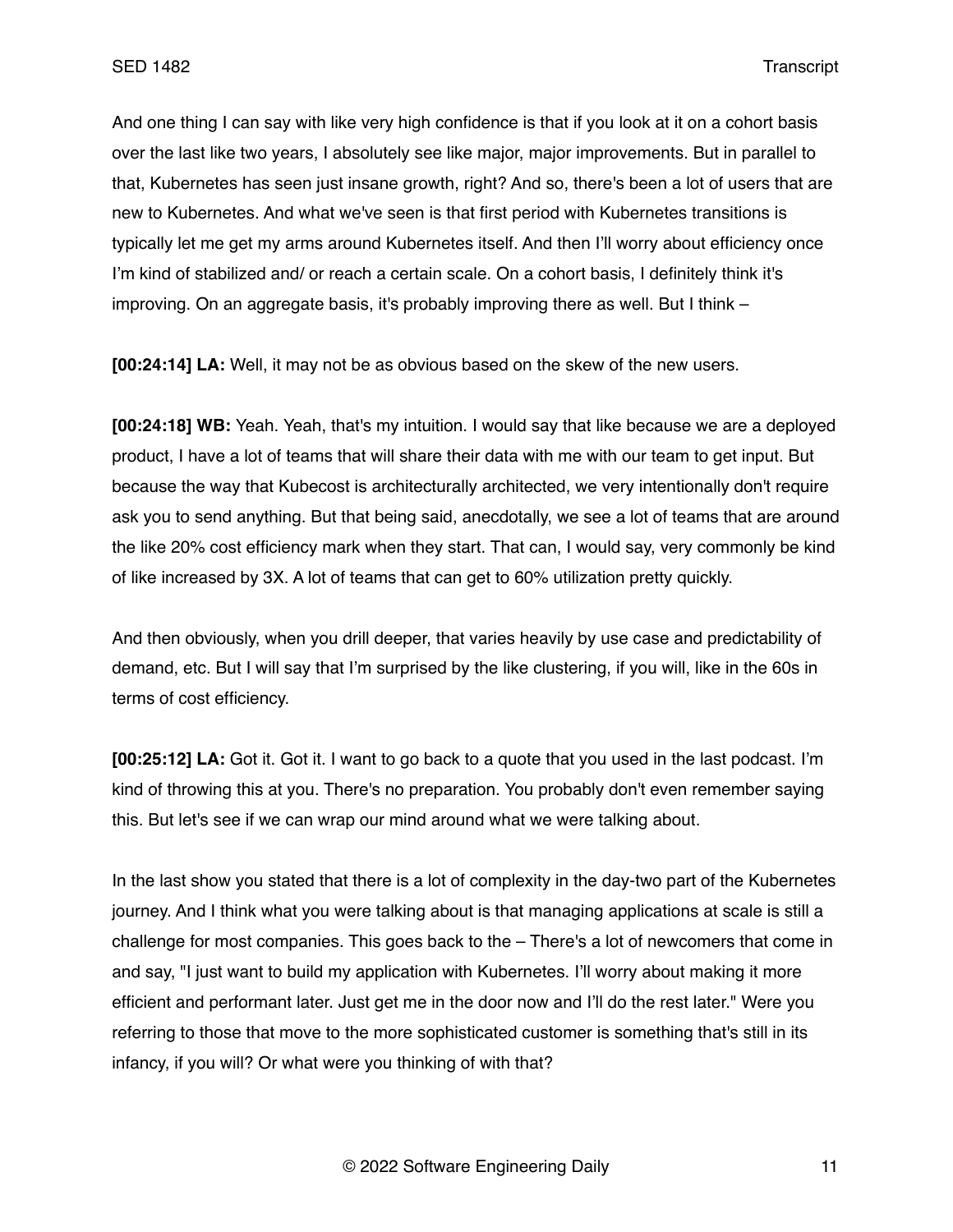**[00:26:08] WB:** Yeah, yeah. I apologize if I don't have all the context of the exact quote. But like it's really interesting to think about that versus more than a year ago. And I think we've seen a noticeable shift here as well. For sure, at enterprise complexity, I think there's a lot to think about when deploying Kubernetes. And my view is, today, kind of part of the trade-off of like having all of the flexibility and the power and the control that's granted to you by Kubernetes.

I think there's a couple things that are happening. One is you've seen this massive rise or shift towards manage Kubernetes offerings, right? EKS, we see has just like grown so much in adoption. And that versus standing up your own network stack and managing Kubernetes yourself has allowed a lot of teams to kind of focus on higher up the stack activities, if you will.

And then secondly, I think you're just seeing a lot of the ecosystem transition to this discussion, right? Which is, "Hey, can we do better here?" And again, I think it's really natural evolution with where the market is, if you will, right? As more users are managing production applications and Kubernetes at really large scale, it makes sense for the providers and observability players and all of these other companies be more and more focused on that.

I think you've seen major, major improvements. But at the end of the day, I think it's fair to say that like Kubernetes is this incredibly a powerful tool, and there still can be a fair amount of complexity exposed. And I still see opportunity from a cost dimension as well as others for us to like help organizations running containers and Kubernetes at scale.

**[00:28:12] LA:** Cool. Cool. Now, you mentioned this early on, but I want to come back to it, because I wanted to give you plenty of time to talk about this. And that is I want to talk about OpenCost.

Now, you recently announced an open source project for monitoring Kubernetes spend called OpenCost. First of all, why don't you tell our listeners what exactly is OpenCost? And what does it do for them?

**[00:28:36] WB:** Yeah, absolutely. OpenCost is this new open source solution for monitoring Kubernetes cost. It allows you to monitor costs across basically any Kubernetes dimension in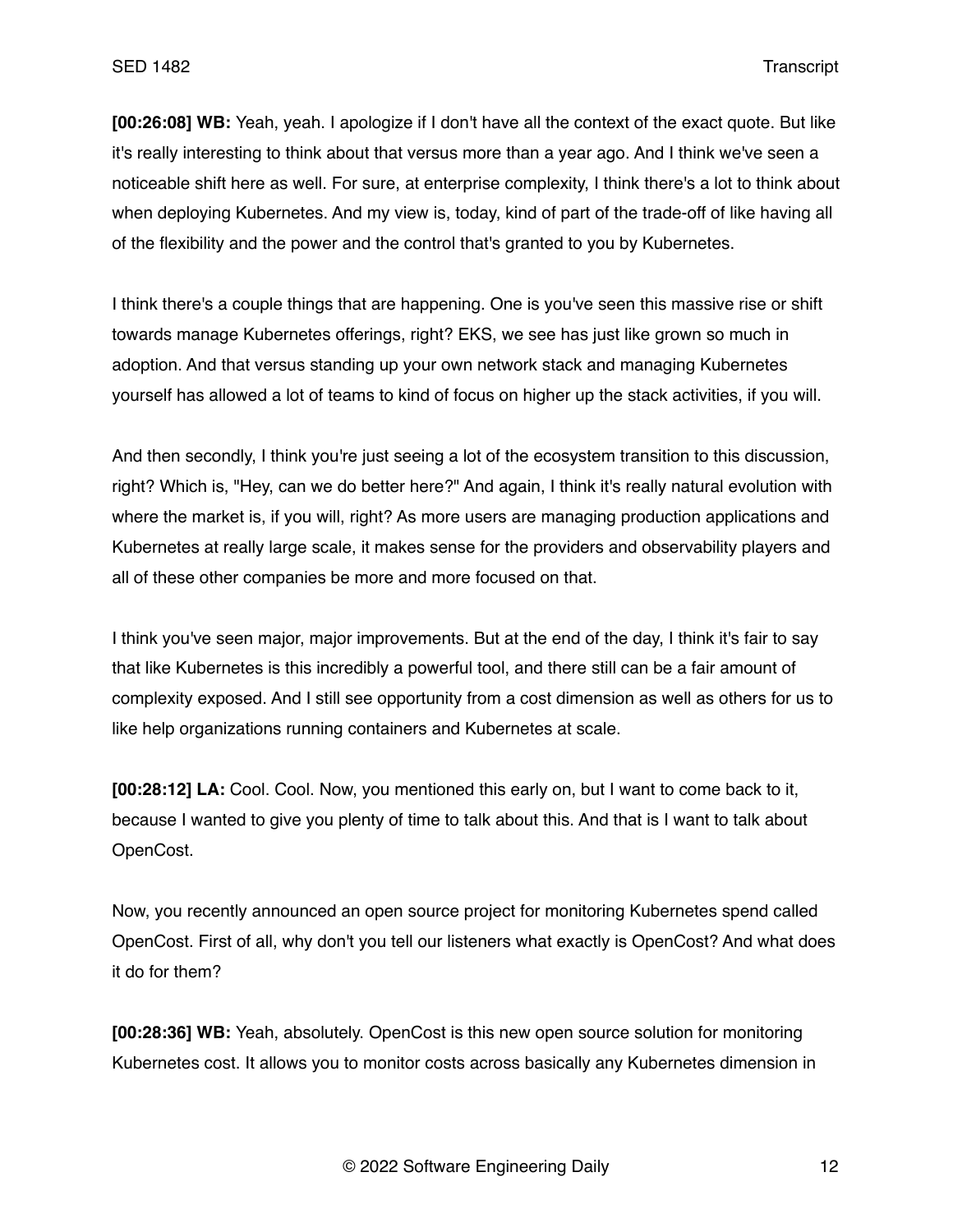real-time. And so, then you can then use that as an input for other interesting things like scaling and learning, etc.

There's two parts of OpenCost project today, which was just announced last week. There's a brand-new spec that was built with a bunch of amazing ecosystem partners. So, partners that are cloud providers. So, AWS and Google and then other players in this ecosystem, like New Relic, and SUSE, D2iQ, as well as kind of like end users who are major users of Kubernetes like Adobe. That group came together and developed this really detailed spec for how you can do cost monitoring in Kubernetes environments. And again, it's touching on all the topics that we touched on earlier, like taking into consideration usage-based cost, as well as kind of like allocation or capacity-based cost.

And then there's a second part of OpenCost, which is an actual Go lang implementation, a software implementation of that spec. That actually was built as the original Kubecost core application engine. It is everything that's used in our product. And really, the kind of like heart of how we do kind of this real-time cost monitoring.

**[00:30:17] LA:** So, is OpenCost more than just Kubernetes costing? Or is it focused on Kubernetes?

**[00:30:23] WB:** It is focused on Kubernetes today. The implementation supports through really four different environments. So, like, all the three major cloud providers; AWS, Azure, and Google as well as on-prem environments, where you can bring your own custom pricing sheet. If you look at kind of the charter or scope of that, it is in Kubernetes-based environments. There's already discussion about potentially extending that beyond. But again, where we see lots of ambiguity is in like really dynamic Kubernetes environments and really working with a lot of end users as well as partners over the last couple years has really highlighted that.

**[00:31:02] LA:** Mean. Mean. Someone who wants to think about managing the Kubernetes costs, coming into the ecosystem today, and looking around and they see Kubecost on one end and OpenCost on the other end, how would it differentiate between them? What would you tell them to move towards one versus the other? How are you positioning them?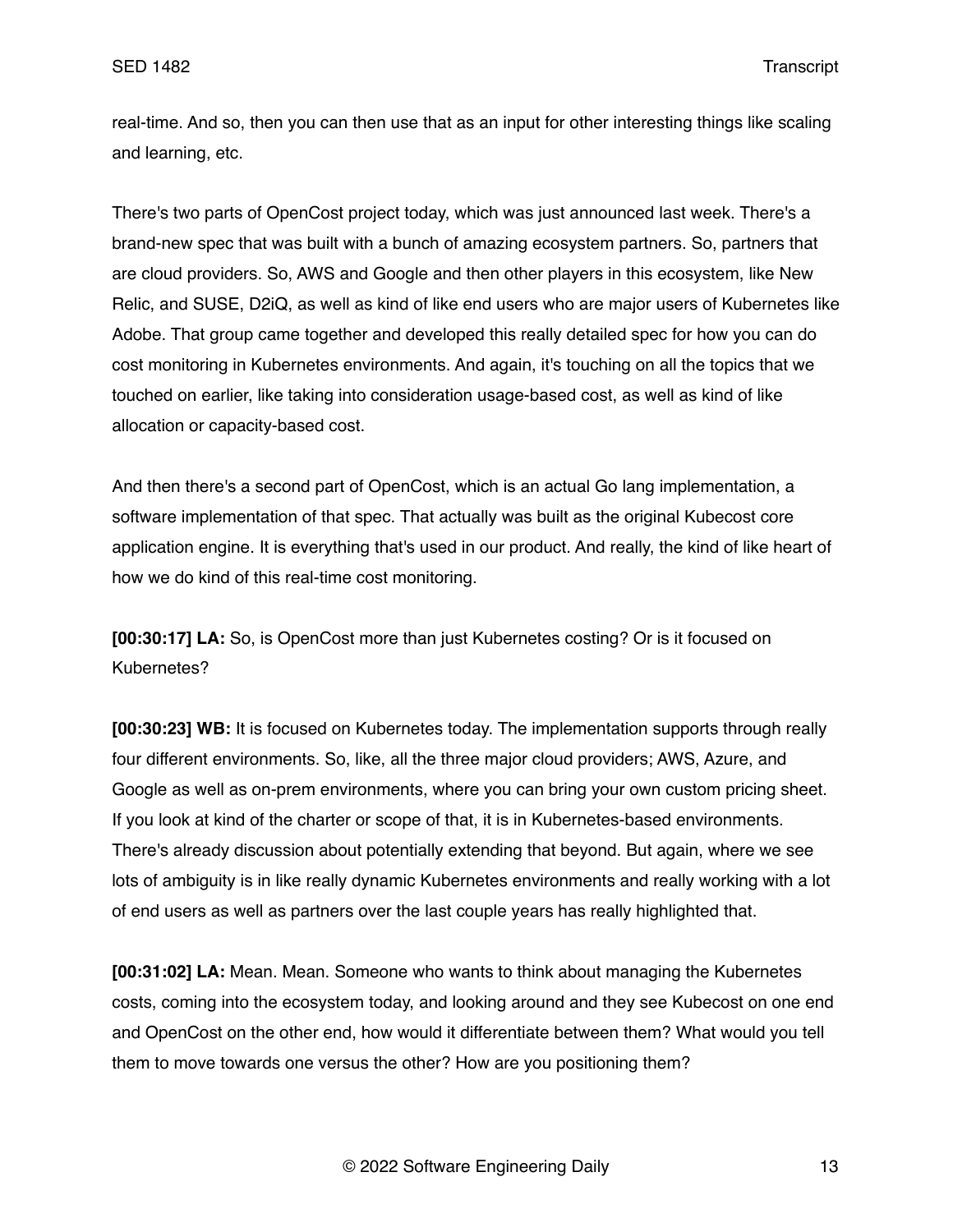**[00:31:24] WB:** Yeah, great question. And OpenCost is brand new. Literally, 0.1, which is released last week. This will likely be evolving quickly. And again, I think you can think about it as the Kubecost cost project implements the OpenCost spec and ingests the OpenCost implementation to build all of its functionality.

The Kubecost project is designed to be kind of enterprise-ready, if you will. Give a lot of the things like RBAC, and advanced reporting and things that like larger organizations need. Whereas if you're building an integration, or building a tool, or just want it on your like own cluster or your smaller team, that's where we think OpenCost is a great fit.

But I'm really excited about – And hope we see lots of just cool innovation built on top of that. Because again, I think we're just at the very beginning where us as engineers are increasingly getting costs into our kind of observability metric set. And again, I just think we're already seeing really cool examples of things that you can do with that information once it's available. You can kind of touch on that like Spinnaker example of like I could see a world where all CI/CD pipelines have this notion of cost and allow you to make either kind of manual or automated decisions on that information in real-time.

**[00:32:48] LA:** That's cool. Yeah, I can see lots of use cases there. That would be quite interesting. We'll have to see what actually is developed in the universe and who all is involved in this. Outside of the major cloud providers, who's signed on to OpenCost so far? I think you mentioned like Datadog and New Relic. But who else has been involved?

**[00:33:09] WB:** Yeah. We've had worked closely with New Relic, and D2iQ, and Armory, and the group at Minecurv, SUSE and a couple others. And all of these were really valuable founding contributors to the spec and really kind of help think through and architect this design. That entire founding group has, again, open sourced everything we've done. And we've also started the process. We've applied to contribute this project to the CNCF. And our hope is that we can find a great neutral governance home and just get further input from the broader ecosystem as time falls.

**[00:33:50] LA:** Yeah, you actually anticipated my next question. You've submitted it as a sandbox project specifically. What do you expect that that will bring you? Assuming you get that,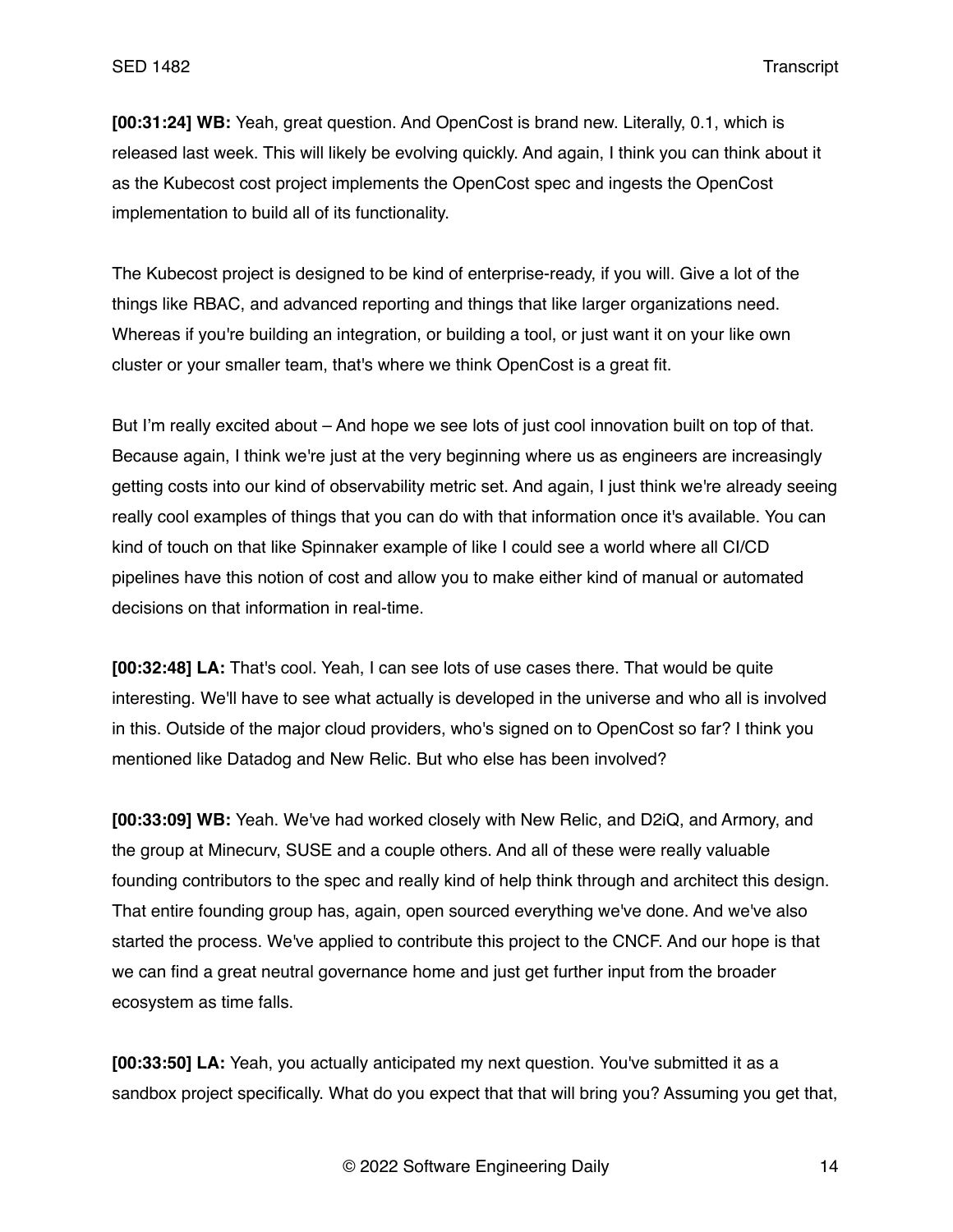what would that give to the project besides the stamp of approval of CNCF? What benefits do you see of getting listed as a sandbox project?

**[00:34:11] WB:** Yeah. I think it naturally brings kind of better and better alignment with these like really important CNCF projects today, right? We talked about Prometheus as an example. And obviously, like Kubernetes project itself. There's a lot of really interesting benefits there.

I think two is just saying that this is something that we truly want to be neutral. And the like ip and everything owned and managed by CNCF subsidiary of Linux Foundation. And hopefully, we see just more and more kind of contributions and collaboration across the broader ecosystem. Because we just think this is such an important foundational layer that we have a language of cost in the land of Kubernetes and cloud native. Because we feel, today, that when teams do kind of do like a DIY or implement cost monitoring on their own, a lot of them think about it differently in terms of how you're allocating shared resources. And like you said, are you using requests, or limits or usage? There's all these like nuanced questions that we just fundamentally believe that if we can agree on an ecosystem, then we can have consistent and reliable measurements of cost across all the major environments where Kubernetes is running.

**[00:35:37] LA:** Cool. Cool. Yeah, I'm anxious to see what happens there. It should be quite interesting. I'm really intrigued by the company Kubecost in general. I think you've got some great ideas you've been doing a lot in the last year. And I know you've just closed your last funding round in February, I think? Or not that long ago. Anyway, whenever it was. What's your roadmap? You don't want to make everything public, I know. But tell me a little bit. What are you working on now? What should people be excited about following Kubecost?

**[00:36:08] WB:** Great question. There's a lot we're excited about. I would say a couple like critical areas that we've kind of already touched on a little bit. One is just kind of the broader effort around OpenCost. We would very much expect to see us making a big investment just trying to help build a community around dynamic management of cost. Like, real-time monitoring of cost, etc. And our hope is there that you'll see many, many cool integrations built from our team as well as kind of our team enabling or supporting others.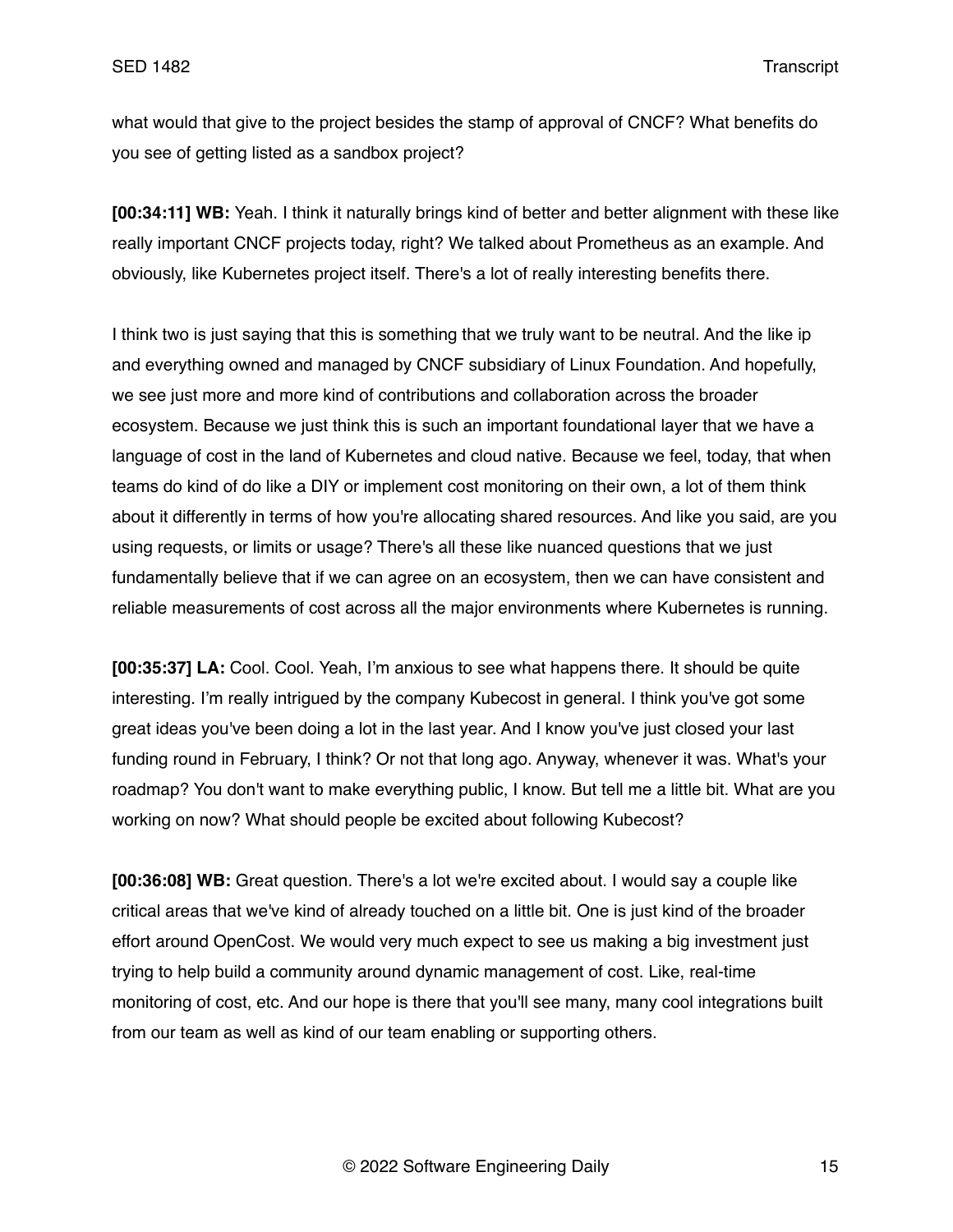We talked a little bit about how you know hosted or SaaS Kubecost is on the way. Stay tuned there. Lots more exciting updates to bring there. And then from there, I think it's really just kind of going deeper and just getting more and more intelligent with a lot of our optimizations that exist today and just getting better and better about predicting the state of your workloads and your infrastructure, as well as being more and more just contextually aware, right?

We now have tons of really interesting metadata about both your infrastructure and your applications when Kubecost is deployed in that environment. My view is we can really start to help teams kind of take out some of that complexity that is part of kind of managing cost as well as reliability and performance in these environments.

**[00:37:41] LA:** I think complexity management is a huge untapped valuable area of work in the cloud in general, but certainly in Kubernetes environments. I think it's going to be intriguing to see how things go in that area. That's great. If someone's interested in getting involved in open cost, either as an individual who wants to follow and see what's going on, or someone who's interested in helping out, or being part, or getting their company involved with what's going on there, what should they do?

**[00:38:11] WB:** Yeah, there's a lot, given that the project is brand-new. I'll just call out a couple areas. We just released this brand-new spec that we hope will help kind of define a way of doing cross-monitoring accurately and fairly in these environments. If you have interest there and want to review, or contribute or edit anything around kind of documentation and definitions, very much open and welcome to contributions on the open source project itself. There's a contributing guide that just – Like, if you go to githubkubecost.org and then open cost project.

And then, we also just have a community, whether it's joining our Slack community or joining our working group. If you just want to be involved in the conversation and kind of help set priorities or give feedback, we'd love to have you there if there's any interest. Again, I view it as like we're just getting started and there will be many more ways to contribute going forward. And again, one thing I'm really excited about is just all the cool stuff that we hope will be built on top of this new language of cost. Those will definitely be valuable, valuable contribution for anybody that has interest there.